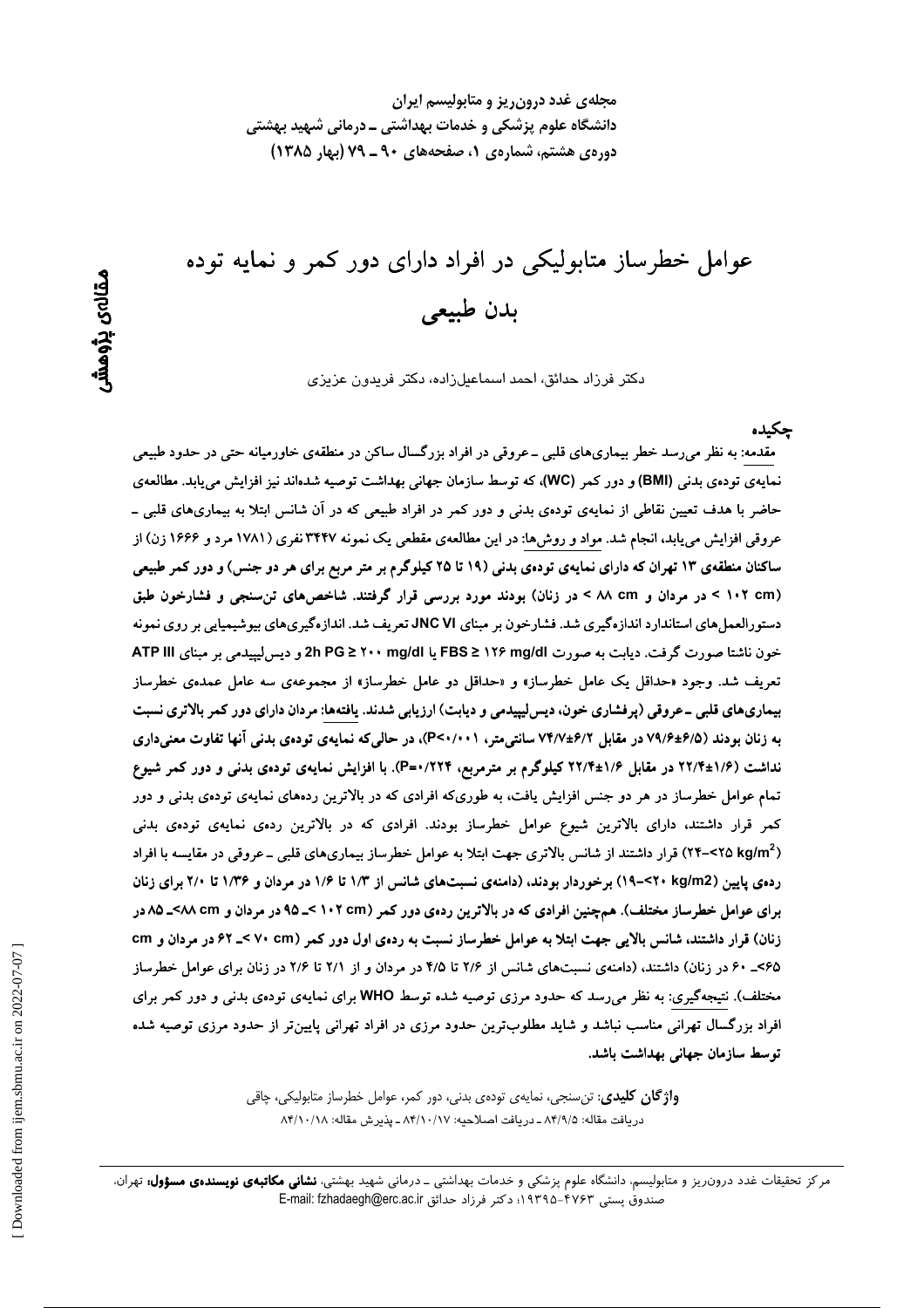#### مقدمه

یافتههای مطالعهها اخیر نشاندهندهی آن است که بیماریهای قلبی ـ عروقی یک مشکل اصلی سلامتی در جامعهی ایران میباشد و بار عمدهای از بیماریها را بر سیستم بهداشتی تحمیل میکند.<sup>\</sup> هر چند نمایهی تودهی بدنی به عنوان یک پیشبینی کنندهی مهم عوامل خطرساز بیماریهای قلبی ـ عروقی و مرگ و میر ناشی از این بیماریها محسوب میشود.<sup>۲</sup> اما بعضی مطالعهها مؤید آن هستند که با تغییر نمایهی تودهی بدنی از حالت طبیعی به وضعيت چاقي، خطر مشكلات قلبي ــ عروقي افزايش مييابد و هر یک از گروههای وزنی مردان و زنانی که دور کمر<sup>:</sup> (W.C) بالاتری داشته باشند ریسک بالاتری نسبت به افراد با دور کمر طبیعی دارند.<sup>۵-۳</sup> لذا به نظر میرسد نمایهی توده ی بدنی و دور کمر آثار مستقلی بر ناخوشی های حاصل از چاقی داشته پاشند.<sup>۷٫۶</sup>

بر اساس توصیههای سازمان جهانی بهداشت، آستانهی نمایهی تودهی بدنی برای افزایش شانس خطر بیماریها در  $^{\wedge}$ میان سفیدیوستان برای مردان و زنان kg/m $^2$  ۲۵ kg/m $^2$  میباشد اما در میان مردان و زنان آسیایی این مقدار به ۲۳ kg/m<sup>2</sup> کاهش میپابد.<sup>۹</sup> همچنین سازمان جهانی بهداشت محدودهی پایینتری برای دور کمر در جمعیتهای آسیایی جنوبی برای تعیین چاقی شکمی تعریف کرده است<sup>۷۰۱</sup>۰ مطالعهی قبلی در ایران نشان داد که محدودهی پایینتری از نمایهی تودهی بدنی برای تعیین عوامل خطرزای مرتبط با چاقی مورد نیاز است.'' با این حال مطالعهها بیشتری برای تعیین محدودهی طبیعی نمایهی تودهی بدنی، معیارهای آنتروپومتری و اندازهی دور کمر در جمعیت ایرانی بر اساس اطلاعات مربوط به ناخوشی و مرگ و میر حاصل از اضافه وزن و چاقی در جمعیت ایران مورد نیاز میباشد. در مطالعهی حاضر این فرضیه که خطر بیماریهای قلبی ـ عروقی در میان جمعیت بزرگسال ایرانی با محدودهی طبیعی نمایهی تودهی بدنی و دور کمر (بر اساس تعریف پیشنهاد شده توسط سازمان جهانی بهداشت) افزایش میبابد، مورد بررسی قرار گرفت. بر این اساس ما شرکت کنندگان در مطالعهی قند و لیپید تهران که دارای وزن طبیعی بودند، مورد ارزیابی قرار گرفتند تا سطحی از نمایهی تودهی بدنی

و دور کمری تعیین شود که بالاتر از آن شانس عوامل خطرزای بیماریهای قلبی ـ عروقی افزایش نشان میدهد.

## مواد و روشها

بررسی حاضر یک مطالعهی مقطعی و بر پایهی جمعیت" است كه در قالب مطالعه قند و ليپيد تهران (TLGS)، مطالعهی آیندهنگری که با هدف تعیین شیوع و شناسایی عوامل خطرزای بیماریهای غیر واگیر و ایجاد شیوهی زندگی سالم جهت بهبود این عوامل در منطقهی ۱۳ تهران در حال بررسی است،<sup>۱۲</sup> انجام شد. در مطالعهی قند و لیپید تهران، ۱۵۰۰۵ فرد بالای ۳ سال با استفاده از روش نمونهگیری خوشهای چند مرحلهای به طور تصادفی انتخاب شدهاند که در این بین ۱۰۸۳۷ فرد ۷۴–۱۸ ساله قرار دارند. در مطالعهی حاضر، پس از حذف افرادی که داروهای مؤثر بر متابولیسم لیپویروتئینها، کربوهیدراتها و فشار خون مصرف میکردند، ۳۴۴۷ فرد ۷۴–۱۸ ساله (۱۷۸۱ مرد و ۱۶۶۶ زن) با نمایهی تودهی بدنی ۱۹ تا ۲۵ کیلوگرم بر متر مربع (حد طبیعی توصیه شده برای نمایهی تودهی بدنی برای هر دو جنس توسط سازمان جهانی بهداشت) و دور کمر طبیعی (کمتر از ۱۰۲ سانتی متر در مردان و کمتر از ۸۸ سانتی متر در زنان) که دادههای آنها به طور کامل در دست بود، در بررسی وارد شدند. این تحقیق توسط شورای پژوهشی مرکز تحقیقات غدد درونرریز و متابولیسم دانشگاه علوم پزشکی و خدمات بهداشتی ـ درمانی شهید بهشتی تصویب شد و در آن از تمامی افراد مورد مطالعه رضایتنامەی آگاھانەی كتبی گرفت شد.

جزئيات دستورالعمل TLGS و تمام روشهاي آزمايشگاهي استفاده شده در آن در مقالات پیشین آمده است.<sup>۲۰۱</sup> وزن با حداقل پوشش و بدون کفش با استفاده از یک ترازوی دیجیتالی با دقت یک کیلوگرم اندازهگیری و ثبت شد. قد افراد با استفاده از متر نواری در وضعیت ایستاده در کنار دیوار و بدون کفش در حالی که کتفها در شرایط عادی قرار داشتند، با دقت ۱ سانتی متر اندازهگیری شد. نمایهی تودهی بدنی از تقسیم وزن (به کیلوگرم) بر مجذور قد (به متر مربع) محاسبه شد. دور کمر در باریکترین ناحیهی آن در حالتی ارزیابی شد که فرد در انتهای بازدم طبیعی خود قرار داشت.

i- Waist cirumference

ii- Population-based cross-sectional study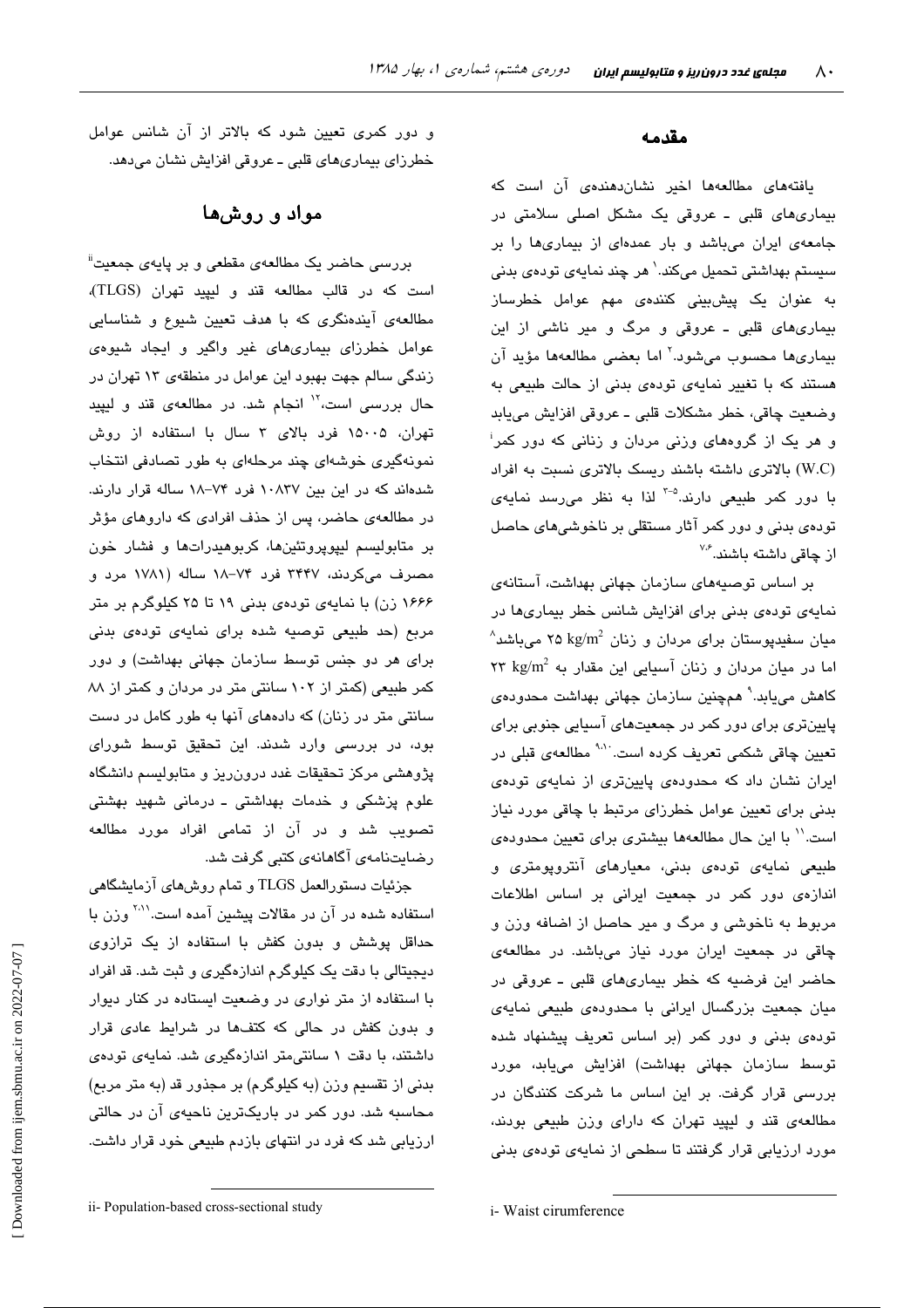جهت اندازهگیری دور باسن، برجستهترین قسمت آن مشخص شد. اندازهگیری دور کمر و دور باسن با استفاده از یک متر نواری غیرقابل ارتجاع بدون تحمیل هرگونه فشاری به بدن فرد با دقت ۱ سانتی متر انجام شد. از آنجا که اندازهگیریها در وضعیتی صورت میگرفت که افراد مورد مطالعه لباس سبک به تن داشتند، از آنها خواسته می شد در صورتی که این لباسها تغییری در شکل بدن و کمر ایجاد میکند، آنها را در آورند. از فرد اندازهگیری کننده خواسته شده بود که به دقت فشار تحمیل شده توسط متر به سطح بدن را بررسی کند تا از عدم تحمیل هر گونه فشاری به بدن مطمئن شود (متر نه شل باشد نه سفت). هرچند باریکترین ناحیهی دور کمر در بیشتر افراد مورد مطالعه به راحتی شناسایی میشود، برای برخی افراد باریکترین ناحیهی دور کمر به دلیل وجود مقادیر زیاد چربی شکمی یا لاغری بیش از حد به راحتی قابل شناسایی نست.<sup>۱۲</sup> در مطالعه حاضر هنگامی که تشخیص باریکترین ناحیهی دور کمر مشکل بود (به ویژه در افراد چاق)، دور کمر به دقت در زیر آخرین مهره اندازهگیری شد، چرا که در پیشتر افراد پاریکترین ناحیه کمر در زیر آخرین مهره قرار دارد.<sup>۱۲</sup> به منظور حذف خطای فردی همهی اندازهگیریها در هر جنس توسط یک نفر انجام شد. دادههای مربوط به فعالیت فیزیکی که پیشتر گزارش شدهاند<sup>۱۴</sup> با استفاده از پاسخ شفاهی افراد به پرسشنامههای از پیش آزمون شده گرداوری شد و افراد مورد مطالعه بر اساس این پرسشنامه به گروههای با فعالیت فیزیکی سبک، متوسط و شدید طبقهبندی شدند. اطلاعات مورد نیاز در مورد سن و استعمال دخانیات نیز گرداوری شد.

نمونهی خون سیاهرگ پس از ۱۴-۱۲ ساعت ناشتا بودن، برای اندازهگیری سطح گلوکز خون و لیپیدهای سرم گرداوری شد. آزمون تحمل خوراکی گلوکز پس از مصرف ۷۵ گرم گلوکز انجام و قند خون ۲ ساعته اندازهگیری شد. قند خون در همان روز نمونهگیری به روش کلریمتریک با استفاده از گلوکز اکسیداز اندازهگیری شد. سطح کلسترول تام و تریگلیسرید سرم با استفاده از کیتهای تجاری شرکت پارس آزمون با دستگاه اتوآنالیزر، سلکترا <sup>–۲</sup>۲ و سطح HDL-C سرم پس از رسوب دادن لیپویروتئینهای حاوي apo B با محلول فسفوتنگستيک اسيد اندازهگيري شد.

در مواردی که سطح سرمی تریگلیسرید کمتر از ۴۰۰mg/dl بود، LDL کلسترول سرم با استفاده از فرمول فردوالد" محاسبه<sup>۳</sup>۰ و در بقیهی موارد از کیتهای تجاری برای اندازهگیری آن استفاده شد. به منظور کنترل کیفیت آزمایشها، بین هر ۲۰ آزمون برای چربیها با پرسینورم" (محدوده عطبیعی) و پرسیپت" (محدوده ی یاتولوژیک) ارزیابی شد. برای کالیبره کردن دستگاه اتوآنالیزر، سلکترا ـ ۲ در تمامی روزهای کار آزمایشگاه استفاده میشد. تمامی نمونهها در شرایطی آنالیز شدند که کنترل کیفیت درونی معیارهای قابل قبول بودن را اخذ کرده بود. ضریب تغییرات درون و برون آزمون به ترتیب ۲ و ۰/۵٪ برای کلسترول تام و ۱/۶ و ۰/۶٪ برای تریگلیسریدها بود.<sup>۱۵</sup>

برای اندازهگیری فشارخون، از افراد مورد مطالعه خواسته شد تا به مدت ١۵ دقیقه استراحت کنند. سپس فشارخون در حالت نشسته از بازوی راست افراد دو مرتبه به فاصلهی حداقل ۳۰ ثانیه با استفاده از یک فشارسنج جیوهای استاندارد که اندازهی بازوبند آن بسته به دور بازوی افراد متغیر بود، توسط یک پزشک مجرب اندازهگیری شد. میانگین دو اندازهگیری محاسبه و به عنوان فشارخون نهایی افراد در نظر گرفته شد. فشارخون سیستولیک با شنده شدن اولین صدای کروتکف و فشارخون دیاستولیک با از بین رفتن صدا (مرحلهی ۵ کروتکف) ثبت شد. $^\vee$ 

دیس لیپیدمی بر مبنای راهنمای ATP III و به صورت TC ≥۲۴۰mg/dL ل LDL ≥۱۶۰mg/dL ل TC ≥۲۴۰mg/dL یا TG  $\geq$ ۲۰۰mg/dL یا TG تعریف شد. " پرفشاری خون بر  $\le$  طبق معیارهای VNC VI به صورت فشارخون سیستولیک ۱۴۰mmHg یا دیاستولیک کے ۹۰mmHg یا مصرف داروی پایینآورنده فشارخون تعریف شد.^` دیابت قندی به صورت FBS ≥۱۲۶mg/dL یا PG-2h ≥ ۲۰۰mg/dl تعریف شد.<sup>۱۹</sup> وجود حداقل یک عامل خطرساز یا حداقل دو عامل خطرزا از سه عامل عمدهی خطرزای بیماریهای قلبی ـ عروقی (پرفشاری خون، دیسلیپیدمی و دیابت) نیز ارزیابی شد.

تجزیه و تحلیل آماری دادهها با استفاده از نرمافزار (SPSS Inc., Chicago IL. Version 9.05) SPSS انجام شد. برای تعیین تفاوتهای معنیدار در ویژگیهای عمومی مردان

ii- Friedwald

iii - Percinorm

iv-Percipath

v-Sixth report of the joint national committee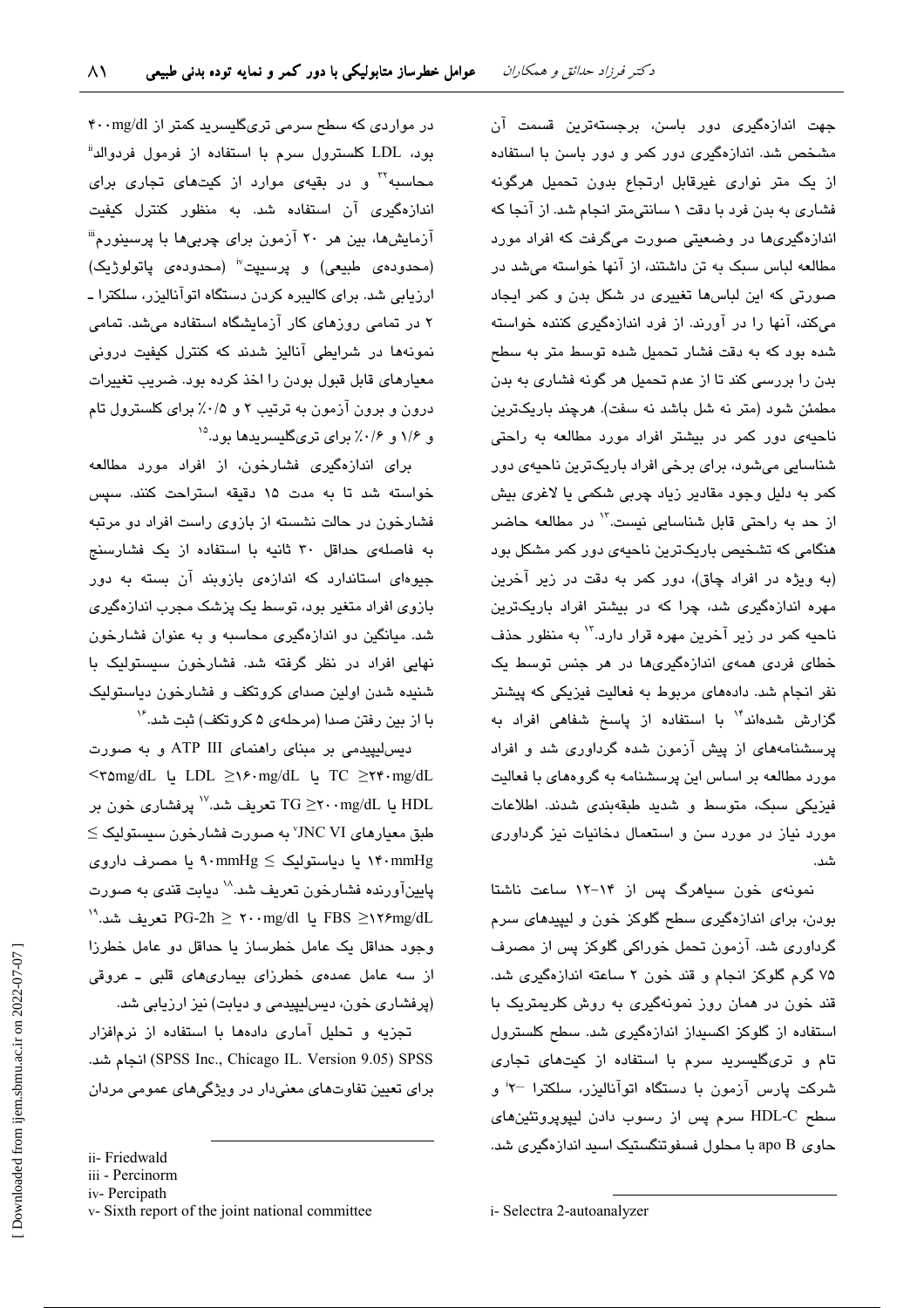و زنان از آزمون t استفاده شد. نمایهی تودهی بدنی (BMI)َ به فواصل یک واحد و دور کمر به فواصل ۵ سانتی متر طبقهبندی شد. شیوع عوامل خطرزای متابولیکی بین ردههای مختلف نمایهی تودهی بدنی و دور کمر با استفاده از آزمون مجذور خی بررسی شد. میانگینهای تعدیل شده از نظر سن و دور کمر برای عوامل خطرزای قلبی ـ عروقی بین ردههای مختلف نمایهی تودهی بدنی و همچنین تعدیل شده از نظر سن و نمایهی تودهی بدنی بین ردههای مختلف دور کمر با استفاده از GLM محاسبه شد. مقايسه اين ميانگينها با استفاده از آنالیز کوواریانس مقایسه و در صورت معنیدار بودن تفاوتها، از تصحیح بنفرونی<sup>ة</sup> استفاده شد. برای تعیین ارتباط نمایهی تودهی بدنی و دور کمر با عوامل خطرزای متابولیکی از رگرسیون لجستیک استفاده شد. چون نسبتهای شانسی که در مطالعهها مقطعی از مدلهای رگرستون لجستنک به دست میآیند در صورت بالاتر بودن شیوع عامل خطرزا باعث افزایش نسبت خطر میگردند، \*``` در این مطالعه از فرمولهای پیشنهاد شده توسط زهانگ و بو<sup>۲۲</sup> برای تصحیح نسبتهای شانس به دست آمده از مدلهای رگرسیون لجستیک استفاده شد تا نسبتهای شانس حاصله، براورد معتبری از نسبت خطر باشند. در تمام مدلها اثر عواملي مانند: سن، فعالیت فیزیکی و استعمال دخانیات تعدیل شد. در مورد متغیرهای وابستهای که ارتباط معنیداری با نمایهی تودهی بدنی داشتند، دور کمر و دور باسن و در مورد متغیرهای وابستهای که ارتباط معنیداری با دور کمر داشتند، نمایهی تودهی بدنی و دور باسن وارد مدل شدند تا مشخص شود که آیا ارتباطهای مشاهده شده بین نمایهی تودهی بدنی یا دور کمر با عوامل خطرزای متابولیکی، مستقل از همدیگر است یا خیر. در تمام مدلها، پایینترین ردهی دور کمر یا نمایهی تودهی بدنی به عنوان گروه مرجع در نظر گرفته شد و نسبت شانس ردههای دیگر در مقایسه با آنها محاسبه شد. جهت تعیین روند نسبتهای شانس بین ردههای مختلف نمایهی تودهی بدنی و دور کمر از آزمون مانتل ـ هانسل<sup>ااا</sup> استفاده شد.

از آنجا که استفاده از حدود مرزی برای تعریف عوامل خطرزای متابولیکی باعث ریزش دادهها<sup>lv</sup> میشود، در این

- i-Body mass index
- ii- Bonferroni
- iii- Mantel-Haenszel
- iv-Data loss

مطالعه ارتباط بین شاخصهای تنسنجی و متغیرهای متابولیکی (با در نظر گرفتن همهی آنها به صورت متغیرهای پیوسته) با استفاده از روش رگرسیون خطی چن*د*گانه بررسی شدند. دور کمر و نمایهی تودهی بدنی به عنوان متغیرهای مستقل و مقدار کمی متغیرهای متابولیکی به عنوان متغیرهای وابسته به مدلهای رگرسیونی وارد شدند. تمام مدلها از نظر سن، دور باسن و اثر متقابل دور کمر و نمایهی تودهی بدنی تعدیل شدند. جهت آگاهی از این نکته که آيا مدلهای رگرسيونی تحت تأثير هم خطی بودن<sup>٬</sup> قرار میگیرند یا خیر از آزمون تحمل<sup>ن</sup> استفاده شد. مقدار تحمل کمتر از ۰/۱ به این معنی بود که آن مدل رگرسیونی تحت تأثیر هم خطی بودن قرار گرفته است.

### بافتهها

میانگین (± انحراف معیار) سنی مردان و زنان به ترتیب ۳۹/۱±۱۵/۹ و ۳۲/۶±۱۳/۳ سال بود (p<۰/۰۰۱). مردان دارای دور کمر بالاتری نسبت به زنان بودند (۶/۵±۷۹/۶ در مقابل ۷۴/۷±۶/۲ سانتی متر، p<۰/۰۰۱) اما نمایهی تودهی بدنی آنها تفاوت معنیداری نداشت (۱/۶ ±۲۲/۴ در مقابل ۲۲/۴±۱/۶ کیلوگرم بر مترمربع، p=۰/۲۲۴). از نظر توزیع افراد در ردههای مختلف فعالیت فیزیکی تفاوت معنیداری بین مردان و زنان وجود نداشت. درصد سیگاریهای روزانه در مردان بیشتر از زنان بود (جدول ۱).

#### جدول ۱– مشخصات عمومی افراد مورد مطالعه به تفکیک جنس

| مقدار p                               | زنان                                                        | مردان                                           |                         |
|---------------------------------------|-------------------------------------------------------------|-------------------------------------------------|-------------------------|
|                                       | (n=\۶۶۶)                                                    | $(n=\forall\forall\lambda)$                     |                         |
| $\left\langle \ldots \right\rangle$   | 37/۶±۱۳/۳                                                   | 39/1±15/9                                       | سن(سال)                 |
| $\cdot$ /۲۲۴                          | $\Upsilon \Upsilon / \Upsilon_{\pm} \Upsilon / \varepsilon$ | $\Upsilon \Upsilon / \Upsilon \pm \Upsilon / 8$ | نمايەيتودەيبدنى (kg/m2) |
| $\langle \cdot   \cdot \cdot \rangle$ | $Vf/V \pm f/\tau$                                           | V9/FE/2                                         | دور کمر (cm)            |
| $\cdot$ /vaq                          |                                                             |                                                 | فعاليت فيزيكي (٪)       |
|                                       | ۵٨                                                          | ۵۹                                              | سبک                     |
|                                       | ۱۵                                                          | ۱۵                                              | متو سط                  |
|                                       | ۲ν                                                          | ۲۶                                              | شديد                    |
| $\cdot/\cdot\cdot$                    | ۲/۵                                                         | ۲۸/۳                                            | استعمال روزانه          |
|                                       |                                                             |                                                 | سیگار(٪)                |

v- Colinearity

vi-Tolerance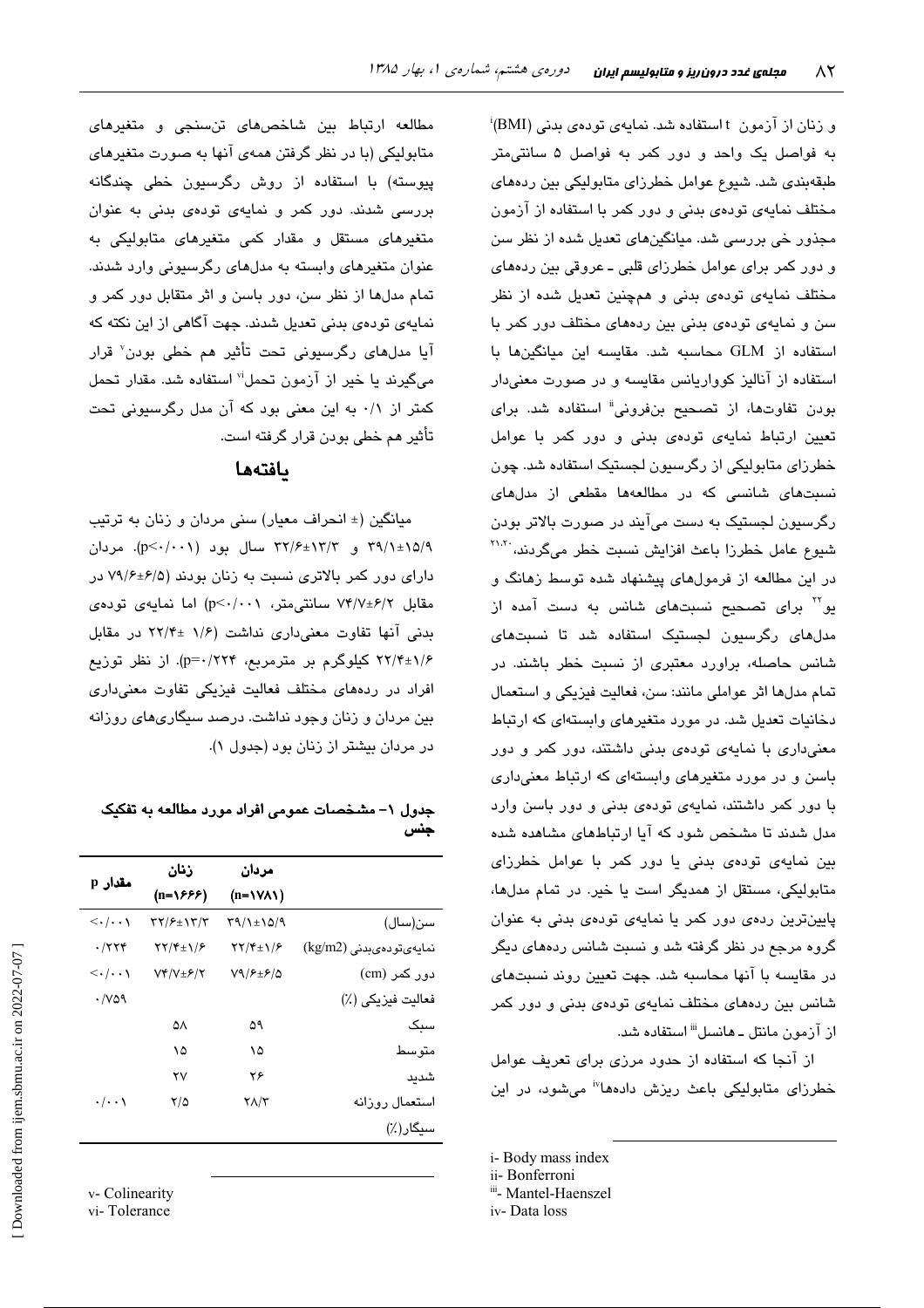محل قرار گرفتن جدول ۲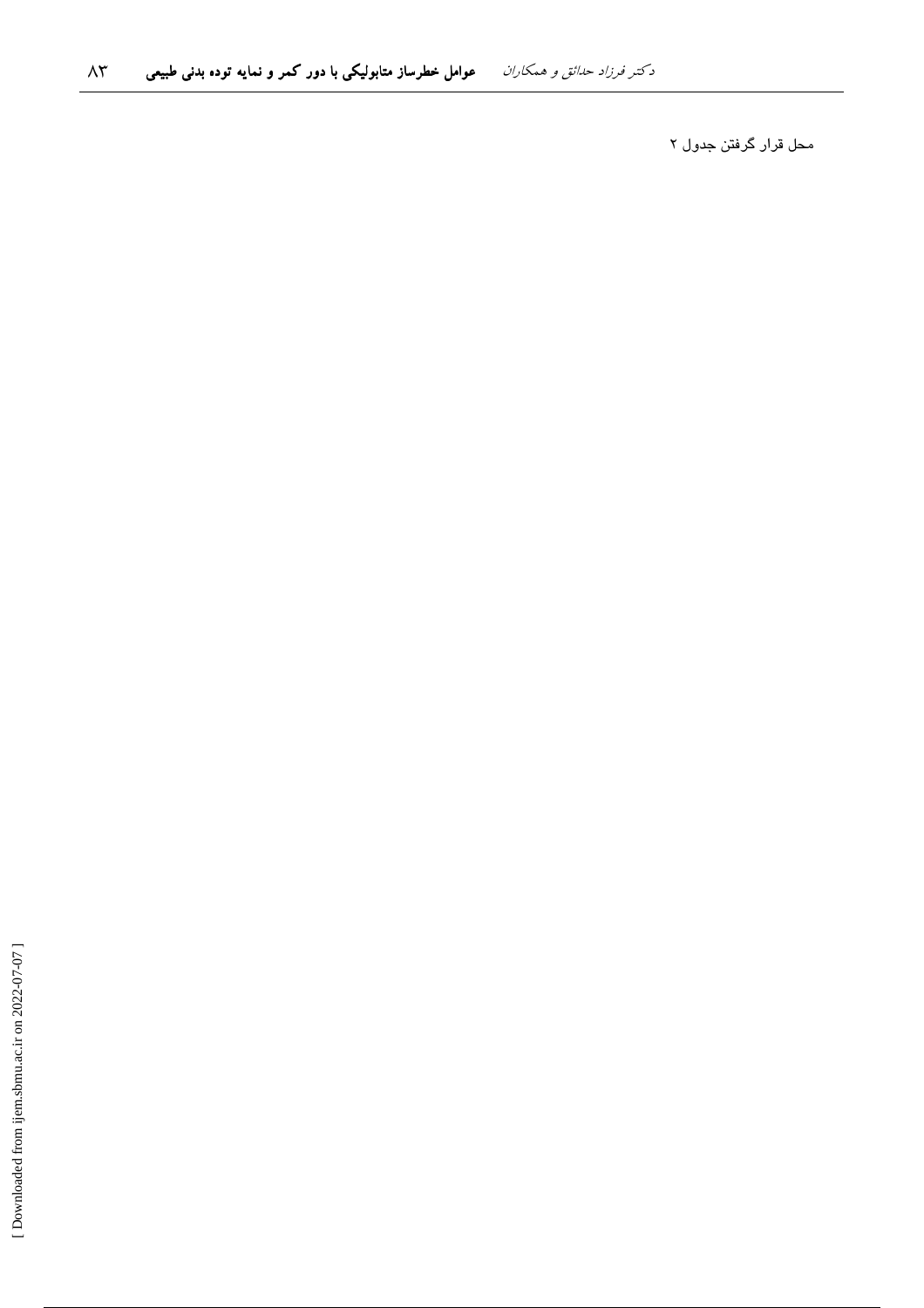

نمودار ۱– نسبتهای شانس تعدیل شده و ۹۵٪ فاصله اطمینان آن برای عوامل خطرساز متابولیکی در ردههای مختلف نمایهی تودهي بدني. نسبتهاي شانس براي الف– پرفشاري خون؛ ب– ديسليپيدمي؛ ج– حداقل دو عامل خطرساز در مردان؛ و د– .<br>پرفشاری خون هـــ دیسالیپیدمی؛ و– حداقل دو عامل خطرساز در زنان. ردههای نمایهی تودهی بدنی به ترتیب از پایین ترین رده تا<br>بالاترین رده: ۲۰>–۱۹، ۲۱>–۲۰، ۲۲>–۲۰، ۲۳>–۲۲، ۲۴>–۲۳ و ۲۵>–۲۴ کیلوگرم بر متر مربع. پرفشاری خون به صور با سور سر بربان پوستولیک Minig در ایستولیک mmHgکا دیاستولیک A۰mmHgکا مصدف داروی پایین آورندهی فشارخون تعریف شد<br>فشارخون سیستولیک TC ≥۲۴۰mg/dL یا LDL ≥۱۶۰mg/dL یا HDL <۲۵mg/dL یا HDL <۲۵mg/dL یا Comg/dL یا HDL <۲۵mg/dL یا دیس لیپیدمی و دیابت) تعریف شد. پس از تعدیل اثر عوامل مخدوش کننده، روند افزایشی معنیداری در شانس ابتلا به عوامل خطرساز متابولیکی در بین ردههای نمایهی تودهی بدنی مشاهده شد.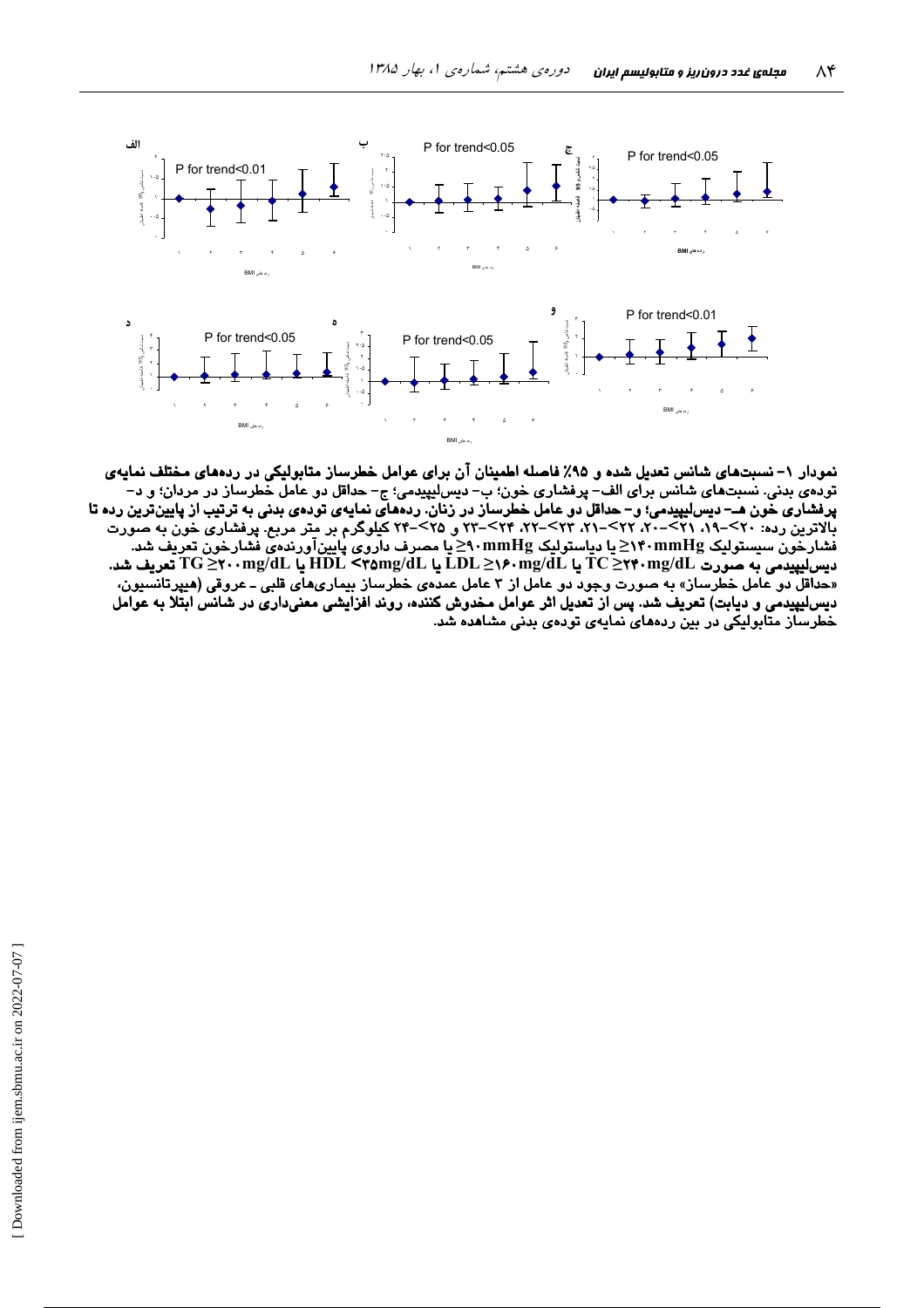

نمودار ۲– نسبتهای شانس تعدیل شده و ۹۵٪ فاصله اطمینان آن برای عوامل خطرساز متابولیکی دَر ردههای مختلف دور کمر. نسبتهای شانس برای الف– پرفشاری خون؛ ب– دیسلیپیدمی؛ ج– حداقل دو عامل خطرساز در مردان؛ و د– پرفشاری خون؛ هــّ– دیس لیپیدمی؛ و – حداقل دو عامل خطرساز در زنان. ردههای دور کمر به ترتیب از پایین ترین رده تا بالاترین رده در مردان: ۷۰>–<br>۶۲، ۲۵–۷۰، ۸۰–۷۵، ۸۵–۸۰، ۹۸–۸۵، ۵۸–۸۵، ۵۸–۹۰، ۶۱۲–۹۵، و در زنان ۶۵–۶۰، ۷۰–۶۵، ۶۵–۷۰، ۲۰–۸۰، ۲۸–۷۵، ۲۵ ۸۸>–۸۵ سانتیمتر. پرفشاری خون به صورت فشارخون سیستولیک M۰mmHg≤یا دیاستولیک M۰mmHg≤یا مصرف داروی پایین آورنده فشارخون تعریف شد. دیس لیپیدمی به صورت TC≥۲۴۰mg/dL یا LDĽ یا LDĽ یا LDĽ یا HDL <۳۵mg/dL یا تعریف شد. «حداقل دو عامل خطرساز» به صورت وجود دو عامل از ۳ عامل عمده خطرساز بیماریهای قلبی ـ T $\rm G$ خرب تابی ـ ـ T $\rm G$ عروقی (هیپرتانسیون، دیسلیپیدمی و دیابت) تعریف شد. پس از تعدیل اثر عوامل مخدوش کننده، روند افزایشی معنیداری در شانس ابتلا به عوامل خطرساز متابولیکی در بین ردههای دور کمر مشاهده شد.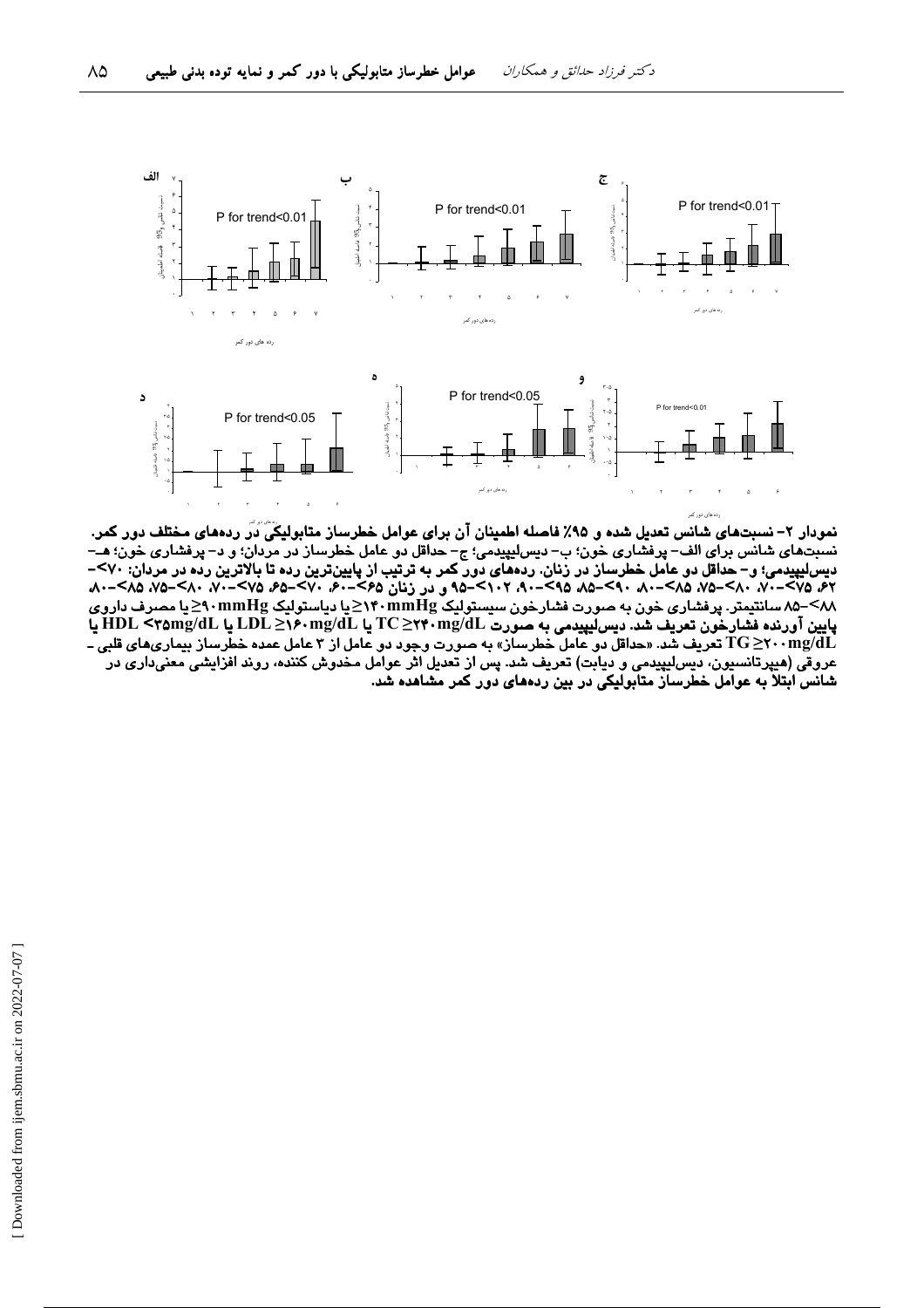شیوع کلی پرفشاری خون، دیابت و دیسلیپیدمی در این جامعه به ترتیب ١٠٪ (١٢٪ در مردان و ٨٪ در زنان، p<٠/٠٥)، ۴٪ (۵٪ در مردان و ۳٪ در زنان، ۵٪/۰/ p>۰) و ۳۴٪ (۴۳٪ در مردان و ۲۵٪ در زنان، p<۰/۰۱) بود. به طور کلی ۳۹٪ از کل افراد (۵۰٪ مردان و ۲۸٪ زنان) دارای حداقل یک عامل خطرساز و ٧٪ (٨٪ در مردان و ۶٪ در زنان) دارای حداقل دو عامل خطرساز بیماریهای قلبی ـ عروقی بودند. شیوع عوامل خطرزا در بین ردههای مختلف نمایهی تودهی بدنی و دور کمر به تفکیک جنس در جدول ۲ آمده است. دیس لیپیدمی و حداقل یک عامل خطرزا شایعترین عوامل خطرزا در هر دو جنس بودند. شیوع تمام عوامل خطرزای متابولیکی با افزایش نمایهی تودهی بدنی در هر دو جنس افزایش داشت؛ به طوریکه افرادی که در بالاترین ردهی نمایهی تودهی بدنی قرار داشتند، بیشترین میزان شیوع عوامل خطرزای متابولیکی را دارا بودند. این امر در مورد دور کمر نیز صادق بود؛ افرادی که در بالاترین ردهی دور کمر قرار

داشتند از بیشترین میزان شیوع عوامل خطرزای متابولیکی برخوردار بودند.

ارزیابی میانگینهای تعدیل شدهی عوامل خطرزای متابولیکی بین ردههای مختلف نمایهی تودهی بدنی و دور کمر نشان داد افرادی در بالاترین ردهی دور کمر یا نمایهی تودەی بدنی قرار دارند دارای سطح بالای تریگلیسیرید سرمی، کلسترول تام، LDL کلسترول، قند خون ناشتا و ۲ ساعته، فشار خون سیستولیک و دیاستولیک و سطح پایین HDL در مقایسه با افراد پایینترین ردهی نمایهی تودهی بدنی میباشند (دادهها نشان داده نشده).

نسبتهای شانس تعدیل شده برای عوامل خطرزای متابولیکی در ردههای مختلف نمایهی تودهی بدنی در نمودار ١ نشان داده شده است. پس از تعدیل اثر عوامل مخدوش کننده، روند افزایشی معنیداری در شانس ابتلا به پرفشاری خون (مقدار p برای روند در مردان ۰/۰۱> و در زنان ۰/۰۵)،

| درصد واريانس توجيه شده (٪) | دور کمر                                                                  | نمایەی تودەی بدنی                                                                                 | متغيرها                     |
|----------------------------|--------------------------------------------------------------------------|---------------------------------------------------------------------------------------------------|-----------------------------|
|                            |                                                                          |                                                                                                   | مردان                       |
| 19/V                       | $\cdot$ /9 $\cdot$ $\Delta \pm \cdot$ /۲۳ $\Delta^{\ddagger}$            | $\Upsilon/9$ ۶± $\cdot/\Lambda$ $\Upsilon^{\dagger\ddagger}$                                      | كلسترول تام سرم (mg/dL)     |
| $\lambda/\tau$             | $-\cdot/\lambda V \pm \cdot/\cdot \Delta Q^{\ddagger}$                   | $-\cdot$ /۴۲۱ $\pm \cdot$ /۲۰۴ $\ddagger$                                                         | HDL- کلسترول سرم (mg/dL)    |
| $\sqrt{2}$                 | $\cdot$ /۲۳۵ $\pm$ $\cdot$ /۲۰۶                                          | $\Upsilon/\Upsilon$ = $\cdot$ / $V \cdot \Lambda^{\ddagger}$                                      | LDL- كلسترول سرم (mg/dL)    |
| $\frac{1}{\Lambda}$        | $Y/\Lambda$ 9 $\pm$ $\cdot$ /0 $\Lambda$ $Y^{\ddagger}$                  | $P/P(\Lambda_{\pm})/9$ ۴                                                                          | سطح تری گلیسرید سرم (mg/dL) |
| 9/5                        | $.7051 \pm .7154^{\ddagger}$                                             | $\cdot$ /۲۰۷± $\cdot$ /۵۶۵                                                                        | قند خون ناشتا (mg/dL)       |
| $\frac{1}{4}$              | $\frac{1}{\sqrt{V\lambda \pm \cdot \frac{1}{\lambda \cdot \lambda}}}$    | $.7810 \pm 1/19$                                                                                  | قند خون دو ساعته (mg/dL)    |
| $\frac{1}{\sqrt{2}}$       | $\cdot/\cdot$ TV $\pm \cdot/\cdot$ 9)                                    | $\cdot$ / $\gamma$ $\lambda$ Y $\pm$ $\cdot$ / $\gamma$ $\gamma$ <sup><math>\ddagger</math></sup> | فشار خون سیستولیک (mmHg)    |
| $\forall V/\cdot$          | $\cdot/\gamma$ ۳۶ $\pm$ $\cdot/\cdot$ ۶ $\gamma^{\frac{1}{4}}$           | $\cdot$ / $995\pm\cdot$ / $511$                                                                   | فشار خون دياستوليک (mmHg)   |
|                            |                                                                          |                                                                                                   | زنان                        |
| Y9/Y                       | $\cdot$ /٣٣٣ $\pm$ $\cdot$ /١٧٨                                          | $\Upsilon/\Upsilon + \cdots/\Upsilon\Upsilon\Lambda^{\ddagger}$                                   | كلسترول تام سرم (mg/dL)     |
| $\frac{17}{5}$             | $-1755 + 1.00^{\frac{1}{4}}$                                             | $-\cdot$ /۲۳۱± $\cdot$ /۲۲۹                                                                       | HDL- کلسترول سرم (mg/dL)    |
| YY/A                       | $\cdot$ /۲۶۶ $\pm$ $\cdot$ /۱۵۸                                          | $Y/\Delta$ $\rightarrow$ / $\Sigma$ $\Delta$ $\lambda^{\frac{1}{4}}$                              | LDL- كلسترول سرم (mg/dL)    |
| $10/\tau$                  | $\sqrt{5 \cdot 1}$ $\sqrt{775}$                                          | $\mathbf{Y}/\mathbf{Y}\cdot\pm\mathbf{1}/\mathbf{Y}\mathbf{V}^{\ddagger}$                         | سطح ترى گليسريد سرم (mg/dL) |
| $\sqrt{2}$                 | $.7555 \pm .7177^*$                                                      | $\cdot/\lambda$ ۶۶ $\pm$ $\cdot/\Delta \cdot \Lambda^{\ddagger}$                                  | قند خون ناشتا (mg/dL)       |
| $\sqrt{2}$ .               | $\cdot$ / $\wedge$ ۲۴ $\pm$ $\cdot$ /۱۹ $\mathcal{F}^{\ddagger}$         | $\cdot$ / $\cdot$ 97 $\pm$ $\cdot$ / $\wedge$ $\cdot$ ۶                                           | قند خون دو ساعته (mg/dL)    |
| $Yf/\mathcal{F}$           | $\cdot/\sqrt{2\cdot\pm\cdot/\cdot9\cdot^{\ddagger}}$                     | $\cdot$ /٢۴۴ $\pm$ $\cdot$ /٢٧٣                                                                   | فشار خون سيستوليک (mmHg)    |
| $\tau\tau/\Lambda$         | $\cdot/\cdot$ $\circ$ $\tau$ + $\cdot$ / $\cdot$ $\cdot$ $\cdot$ $\cdot$ | $\cdot$ /٣٣٩ $\pm$ $\cdot$ / 1 $\wedge$ ٣                                                         | فشار خون دياستوليک (mmHg)   |

جدول ۳– ارتباط مستقل دور کمر و نمایهی تودهی بدنی با عوامل خطرساز متابولیکی در افراد با نمایهی تودهی بدنی و دور کمر طبيعى

\* درصدی از واریانس که توسط سن، قد، نمایهی تودهی بدنی، دور کمر، و دور باسن توجیه میشود؛ # SEM±& ‡ این مقادیر در سطح ۰/۰۵<r معنی،دار هستند.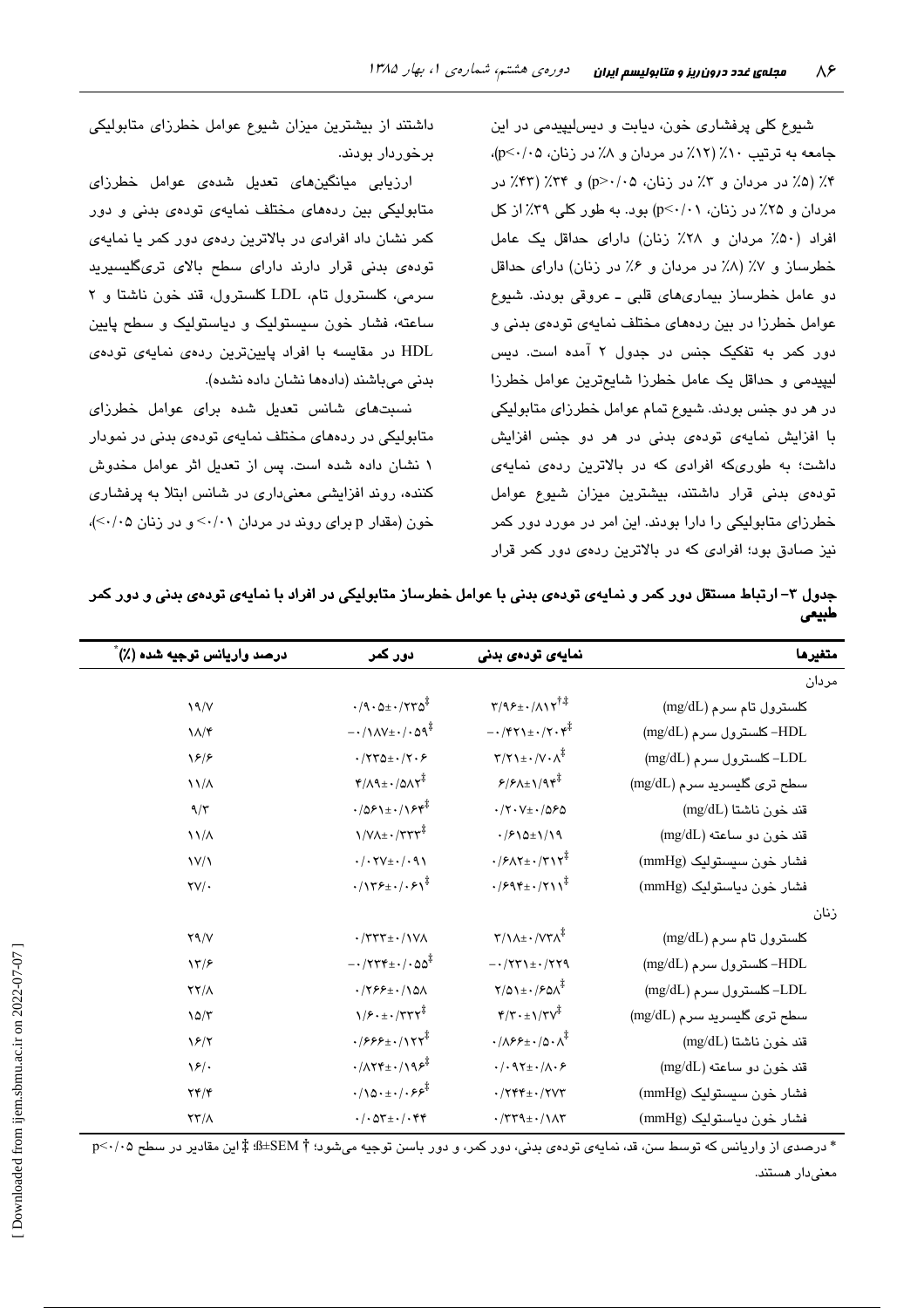دیس لیپیدمی (مقدار p برای روند در هر دو جنس ۰۵/۰/) و حداقل دو عامل خطرساز (مقدار p برای روند ۰/۰۵ در مردان و ۰/۰۱> در زنان) در ردههای نمایهی تودهی بدنی مشاهده شد. چنین روندهایی در صورت وجود دیابت و حداقل یک عامل خطرساز نیز معنیدار بود (دادهها نشان داده نشده). با وجود این روندهای معنیدار، فقط افرادی که  $(5.5 - 10^{-16})$ در بالاترین ردهی نمایهی تودهی بدنی ( $\sim 10^{-2}$  kg/m<sup>2</sup> قرار داشتند دارای شانس ابتلای بالاتر نسبت به پایینترین رده (12×/۲۰×>- ۱۹) بودند.

نسبت شانس تعدیل شده برای عوامل خطرزای متابولیکی در بین ردههای مختلف دور کمر در نمودار ۲ نشان داده شده است. روند افزایشی معنیداری در شانس ابتلا به پرفشاری خون (مقدار p برای روند ۰/۰۱> در مردان و ۰/۰۵> در زنان)، دیس لیپیدمی (مقدار p برای روند ۰/۰۱> در مردان و ٠/٠٥> در زنان) و حداقل دو عامل خطرساز (مقدار p برای روند ۰/۰۱> در هر دو جنس) در ردههای مختلف دور کمر دیده شد. با وجود این روندهای معنیدار، فقط افرادی که در بالاترین ردهی دور کمر قرار داشتند دارای شانس ابتلای بالاتر نسبت به پایینترین رده بودند؛ هرچند مردانی که دور کمر آن cm؟>-٩٠ بود نیز شانس بالاتری جهت ابتلا به پرفشاری خون و دیس لیپیدمی، نسبت به پایینترین رده داشتند.

یافتههای مربوط به وارد کردن همزمان نمایهی تودهی بدنی و دور کمر در مدل رگرسیون خطی چندگانه برای پیشگویی عوامل خطرزای متابولیکی در جدول ۳ آمده است. هم دور کمر و هم نمایهی تودهی بدنی ارتباط مستقلی با عوامل خطرزای مختلف متابولیکی داشتند. این ارتباطها در مورد تمام عوامل خطرزا مثبت و در مورد HDL منفی بود. هیچکدام از مدلهای رگرسیونی تحت تأثیر هم خطی بودن قرار نگرفته بودند.

#### ىحٹ

مردان و زنانی که در ردههای بالای نمایهی تودهی بدنی و دور کمر طبیعی قرار داشتند، نسبت به گروهی که در ردههای پایین نمایهی تودهی بدنی (۱۹ تا ۲۰ کیلوگرم بر متر مربع۹ و دور کمر (۶۲ تا ۷۰ سانتی متر برای مردان و ۶۰ تا ۶۵ سانتی متر برای زنان) قرار داشتند، احتمال بالاتری برای داشتن پرفشاری خون، دیسلیپیدمی و وجود حداقل دو عامل

خطرزای بیماریهای قلبی ـ عروقی داشتند. این نتایج با یافتههای گزارش شده از چین، هند، ژاپن، کره، مالزی و اندونزی همخوانی دارد، در این گزارشها میزان بروز دیابت، پرفشاری خون و بیماریهای کرونری قلب در مقادیری از نمایهی تودهی بدنی و دور کمر که به وسیله سازمان جهانی بهداشت، طبیعی تلقی شده است، افزایش نشان می دهد.<sup>۲۵–۲۲</sup> در مطالعهی حاضر میزان پرفشاری خون، دیابت و ديس ليپيدمي در جمعيت مورد مطالعه به ترتيب ٠١٪، ۴٪ و ۳۴٪ يون.

رادرمن و همکاران، ٔ٬ گروهی از افراد را با وزن طبیعی که از نظر متابولیک چاق MONW میباشند را تعریف نمودند. این افراد ممکن است به عنوان گروهی تعریف شدند که دارای مقاومت به انسولین بوده، مستعد بروز بیماری ديابت، افزايش ترىگليسريد پلاسما، افزايش فشارخون و بروز بیماریهای کرونری زودرس هستند. این بیماران ممکن است دارای مقادیری از نمایهی تودهی بدنی باشند که در طیف بالای حد طبیعی قرار میگیرد. همچنین این افراد ممکن است دارای مقادیر بالاتری از چربی بدن یا چاقی شکمی در طیف طبیعی نمایهی تودهی بدنی باشند.

مطالعهها اندکی به بررسی عوامل خطرزای بیماریهای قلبی ــ عروقی در افراد با وزن طبیعی پرداختهاند.<sup>۲۹-۲۷</sup> دوراک و همکاران با بررسی تفاوتهای زنان MONW و زنان با وزن طبیعی که دارای فراسنجهای متابولیکی طبیعی نیز بودند دریافتند که با وجود یکسان بودن سن، نمایهی تودهی بدنی و توده فعال بدنی" در این دو گروه، زنان MONW دارای چربی توتال، چربی احشایی بالاتر و هزینهی انرژی کمتر برای فعالیت فیزیکی در مقایسه با گروه دیگر بودند.'' چنین نکتهای شاید در مردان و زنان ایرانی نیز صادق باشد چرا که در جامعهی مذکور نیز با وجود قرار داشتن نمایهی تودهی بدنی در حالت طبیعی باز هم خطر ابتلا به بیماریهای قلبی ـ عروقی بالا است. نشان داده شده است که افزایش چاقی در دورانهای بعدی زندگی نسبت به سنین جوانی می تواند با افزایش خطر بیماری های قلبی - عروقی همراه باشد.<sup>۲۲٬۳۲</sup> یافتههای حاصل از مطالعهی سلامت پرستاران نیز نشان داد که افزایش وزن بیش از ۱۰ کیلوگرم از سن ١٨ سالگی به بعد میتواند مرگ و مير ناشی از

i- Metabolically Obese Normal Weight

ii- Fat Free Mass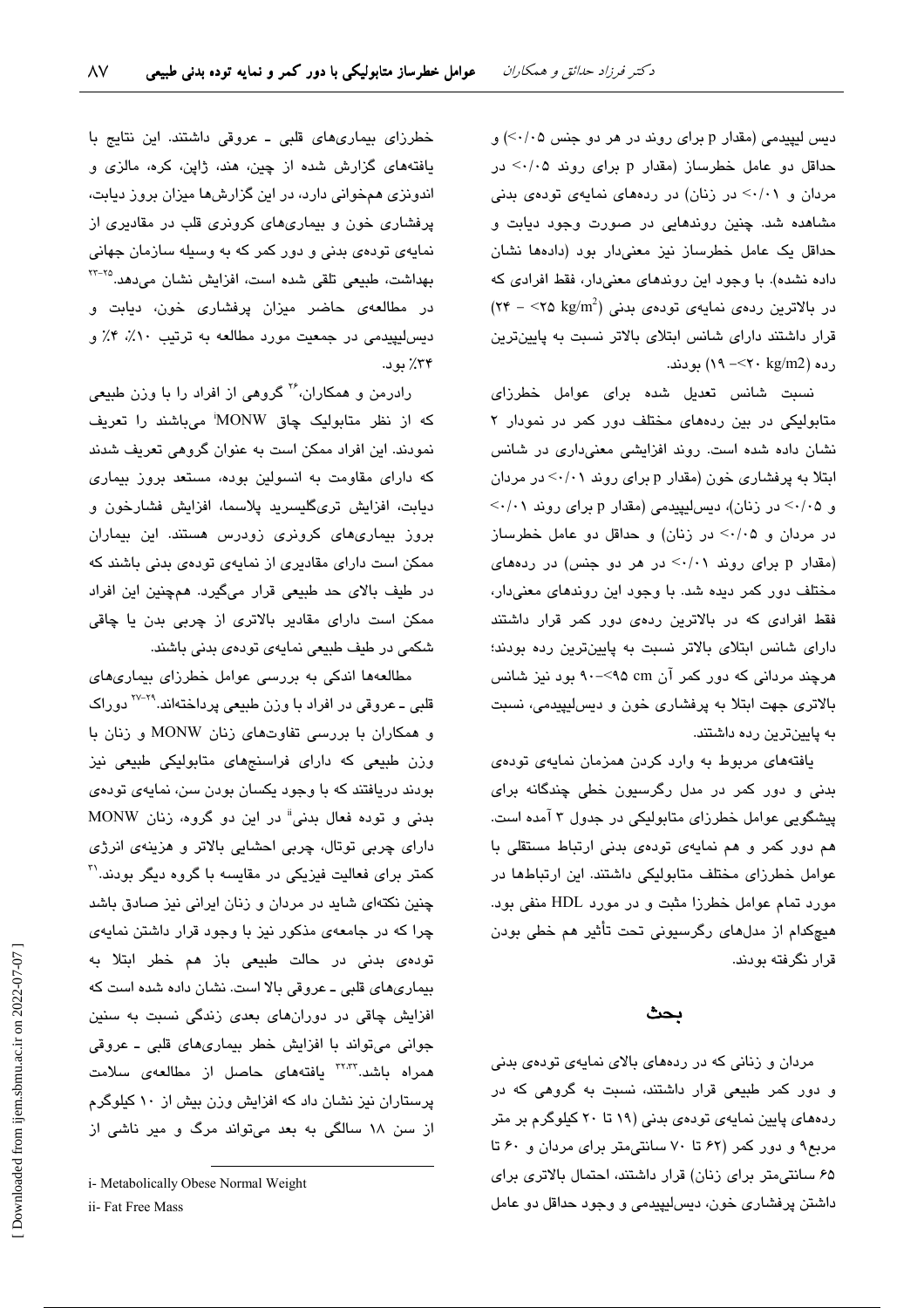بیماریهای قلبی ـ عروقی را پیشگویی کند؛ هر چند که چنین افرادی هنوز در دامنهی طبیعی نمایهی تودهی بدنی قرار دارند.<sup>۲۴</sup> ایتو و همکاران<sup>۲۷</sup> در یک مطالعه بر روی ۱۰۰۶ ژاپنی با نمایهی تودهی بدنی ۲۰ تا kg/m2 ۲۳/۵ در سنین ۲۱ تا ۶۹ سال نشان دادند که در مردان میزان خطر برای داشتن سطوح بالای LDL کلسترول و دیس لیپیدمی و در زنان میزان خطر برای داشتن سطوح بالای تریگلیسرید در گروهی که در یک سوم بالای دور کمر قرار داشتند (این مقادیر در سطوح طبیعی دور کمر بر اساس تعریف سازمان جهانی بهداشت بود) نسبت به گروهی که در یک سوم پایین قرار گرفته بودند، به میزان قابل ملاحظهای بالاتر بوده است. در این مطالعه تجمع بیش از حد تودهی چربی، به خصوص در مناطق فوقانی بدن با بروز دیسلیپیدمی در افراد با وزن طبیعی مرتبط بود. تاناکا و همکاران<sup>۲۸</sup> شیوع بالاتری از عوامل خطرزا را در افراد با نمایهی تودهی بدنی طبیعی که در چارک فوقانی تودهی چربی قرار داشتند، گزارش نمودند. آنها همچنین نشان دادند که میزان خطر برای کسب حداقل یک عامل خطرزای بیماریهای قلبی ـ عروقی (افزایش فشارخون، ديس ليپيدمى يا قند ناشتاى مختل) در مردان به شکل خطر با افزایش تودهی چربی افزایش نشان میدهد، در حالی که در زنان چنین ارتباطی کمتر دیده میشود.<sup>۲۸</sup> به هر حال بیشتر مطالعهها گزارش شده از آسیا همسو با یافتههای این مطالعه، نشان میدهند که خطر ابتلا به بیماریهای قلبی ـ عروقی در این جوامع در حدود مرزی پايينتر شاخصهای تنسنجی افزايش میپابند.

در این مطالعه، دور کمر به عنوان شاخصی از تودهی چربی بدن، ارتباط واضح تری با پرفشاری خون و دیس لیپیدمی در مردان نسبت به زنان داشت. این یافته در توافق با یافتههای سایر پژوهشگران است که پیشنهاد میکنند شاخصهای توزیع چربی در بدن مانند دور کمر و نسبت دور کمر به باسن، ارتباط قویتری با سطح لیپیدهای سرم در مردان نسبت به زنان دارند.<sup>۲۸،۳۵</sup> شاید این امر به دلیل اثر محافظتی استروژن بر عوامل خطرزای بیماریهای قلبی ـ عروقی باشد.<sup>۳۶</sup>

در بررسی یافتههای این مطالعه باید به محدودیتهای موجود توجه نمود. نخست آنکه محل اندازهگیری دور کمر در این مطالعه جایی بوده است که باریکترین منطقهی دور كمر را به خود اختصاص داده است. اين موضوع ممكن است سبب ارایهی نتایج دور کمر با پایینترین نسبت به سایر

نواحی که در اندازهگیری دور کمر به شکل م<mark>تعا</mark>رف مورد ارزیابی قرار میگیرد، گردد. همچنین محدودیت اصلی این مطالعه استفاده از اطلاعات مقطعی<sup>:</sup> برای تعیین ارتباط شاخصهای انتروپومتریک و عوامل خطرزای مرتبط با چاقی بوده است. به علاوه، در این مطالعه میزان تودهی چربی بدن اندازهگیری نشده است. مطالعهها پیشین نشان دادهاند که تودهی چربی بدن، حتی در افراد با وزن طبیعی، با عوامل خطرزای بیماریهای قلبی ـ عروقی مرتبط است. ب از سوی دیگر، عوامل خطرزای بیماریهای قلبی ـ عروقی با یکدیگر مرتبط میباشند و این موضوع ممکن است ارتباط بین تودهی چربی بدن و این عوامل خطرزا را پیچیده سازد، به طوری که داشتن به عنوان مثال سه عامل خطرزا، شانس بالاتری را حتی در نمایهی تودهی بدنی و دور کمر طبیعی برای ابتلا به بیماریهای قلبی ـ عروقی ایجاد میکند و شاید این امر تنها به شاخصهای تنسنجی مربوط نباشد.

اما مطالعهی حاضر دارای نقاط قوتی نیز میباشد. از آن جایی که جمعیت مورد مطالعه معرف ساکنان شهر تهران است، سطوحی از نمایهی تودهی بدنی و دور کمر در این مطالعه تعیین شد که در مقادیر بالاتر از آن شانس کسب عوامل خطرزای بیماریهای قلبی ـ عروقی افزایش مییابد. این موضوع سبب افزایش ارزش یافتههای این مطالعه شده است. همچنین تعداد بیشتری از عوامل خطرزای بیماریهای قلبی ـ عروقی، به خصوص ترکیب این عوامل خطرزا مورد ارزیابی قرار گرفته است. این موضوع امروزه مورد تأیید است که با افزایش تعداد عوامل خطرزا، شانس بروز مشکلات قلبی ـ عروقی افزایش میپابد، به شکلی که حتی افزایش خفیف چندین عامل خطرزا ممکن است ریسک بالاتری را نسبت به افزایش قابل ملاحظهی تنها یک عامل خطرزا  $^{\sf rv}$ داشته ىاشد.

با در نظر گرفتن محدودیتهای بیان شده، میتوان به این نتیجه رسید که سطوح پیشنهاد شدهی سازمان جهانی بهداشت برای نمایهی تودهی بدنی و دورکمر، برای جمعیت شهرنشین تهرانی مناسب نیست. بنا بر این مطالعهها بیشتری در خصوص تعیین سطوح مناسب نمایهی تودهی بدنی و دور کمر در جمعیت تهرانی مورد نیاز خواهد بود. همچنین در کل کشور برای تعیین دقیق سطوح نمایهی تودهی بدنی و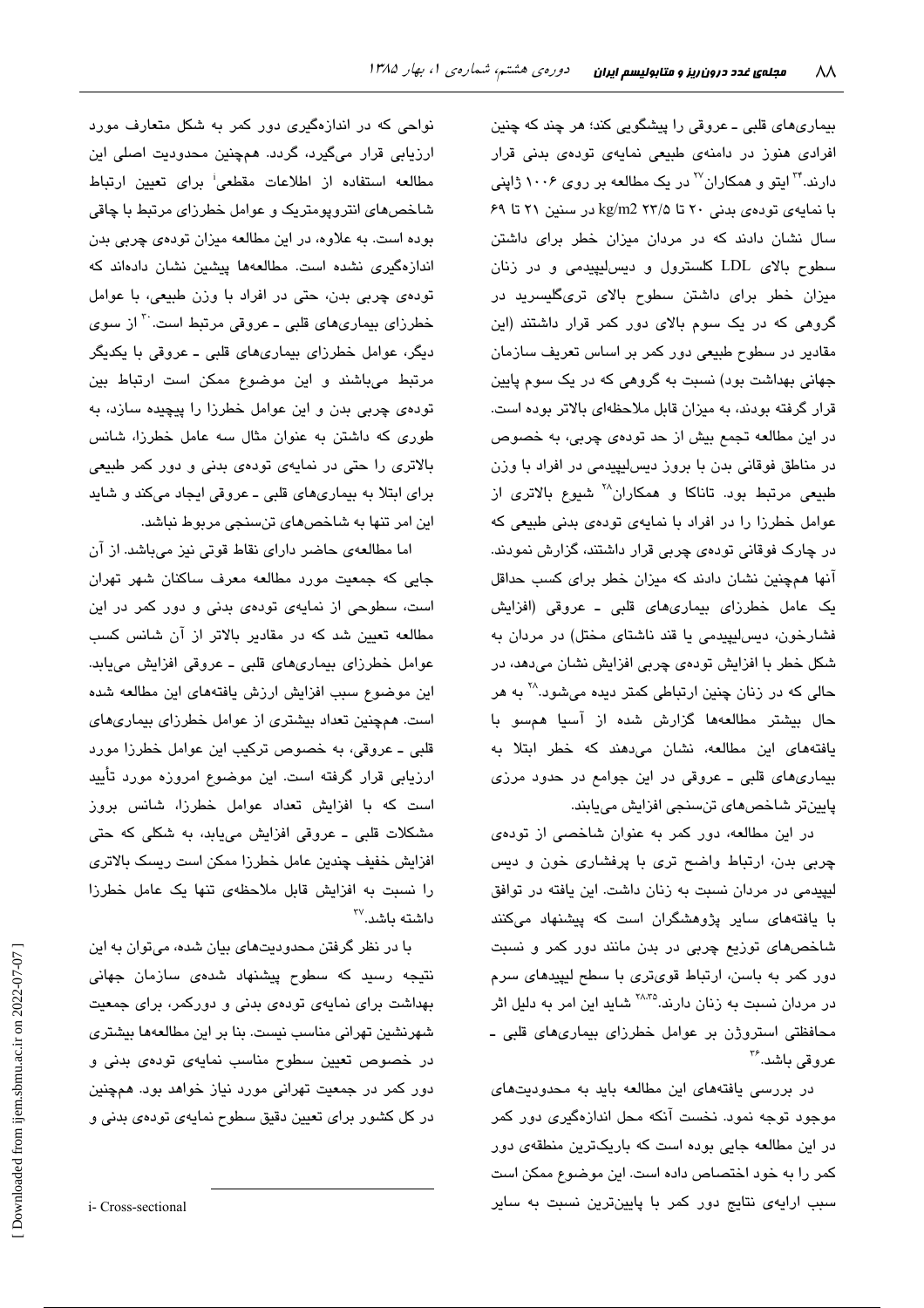توجه به افزایش خطر چاقی به عنوان یک ایبدمی رو به رشد و حضور شواهد موجود در خصوص افزایش عوامل خطرساز قلبي ــ عروقي در سطوح پايين نمايهي تودهي بدني و دور کمر لازم است تدابیر مناسب در جهت پیشگیری و درمان افزایش وزن در میان گروههای جمعیتی، هر چه سريمتر انجام گيرد. دور کمر (بر اساس عوامل خطرساز قلبی ـ عروقی) باید مطالعههای مشابهی صورت گیرد.

در نهایت احتمال داده می شود که سطوح مناسب نمایهی تودهی بدنی و دور کمر پایینتر از مقادیر توصیه شدهی كنونى باشد. البته حدود مرزى دقيق اين نمايهها بايد از اطلاعات حاصل از مطالعهها آیندهنگر در خصوص ارتباط بین این شاخصها و مرگ و میر افراد به دست آید. اما با

#### **References**

- Sarraf-Zadegan N. Saved-Tabatabaei FA. Bashardoost  $1 -$ N, Maleki A, Totonchi M, Habibi HR, et al. The prevalence of coronary artery disease in an urban population in Isfahan, Iran. Acta Cardiol 1999; 54: 257-63
- $2^{\circ}$ Azizi F, Esmaillzadeh A, Mirmiran P. Obesity and cardiovascular risk factors in Tehran adults: a population-based study. East Mediterr Health J 2004; 10: 887-97.
- Stevens J, Cai J, Pamuk ER, Williamson DF, Thun MJ,  $3<sub>1</sub>$ Wood JL. The effect of age on the association between body-mass index and mortality. N Engl J Med 1998;  $338 \cdot 1 - 7$
- Wei M, Gaskill SP, Haffner SM, Stern MP. Waist  $\overline{4}$ circumference as the best predictor of noninsulin dependent diabetes mellitus (NIDDM) compared to body mass index, waist/hip ratio and other anthropometric measurements in Mexican Americans-a 7-year prospective study. Obes Res 1997; 5: 16-23.
- Pi-Sunver FX. Obesity: criteria and classification. Proc  $\overline{5}$ Nutr Soc 2000; 59: 505-9.
- DiPietro L, Katz LD, Nadel ER. Excess abdominal 6. adiposity remains correlated with altered lipid concentrations in healthy older women. Int J Obes Relat Metab Disord 1999; 23: 432-6.
- Dobbelsteyn CJ, Joffres MR, MacLean DR, Flowerdew  $7<sup>7</sup>$ G. A comparative evaluation of waist circumference, waist-to-hip ratio and body mass index as indicators of cardiovascular risk factors. The Canadian Heart Health Surveys. Int J Obes Relat Metab Disord 2001; 25:652-61
- $\mathbf{R}$ Pouliot MC, Despres JP, Lemieux S, Moorjani S, Bouchard C, Tremblay A, et al. Waist circumference and abdominal sagittal diameter: best simple anthropometric indexes of abdominal visceral adipose tissue accumulation and related cardiovascular risk in men and women. Am J Cardiol 1994; 73: 460-8.
- $\mathbf{Q}$ World Health Organization. Obesity: preventing and managing the global epidemic. Report of a WHO consultation. World Health Organ Tech Rep Ser. 2000; 894: 1-253.
- 10. Misra A. Redefining obesity in Asians: more definitive action is required from the WHO. Natl Med J India  $2004:17:1-4$ .
- 11. Mirmiran P, Esmaillzadeh A, Azizi F. Detection of cardiovascular risk factors by anthropometric measures in Tehranian adults: receiver operating characteristic (ROC) curve analysis. Eur J Clin Nutr 2004; 58: 1110- $\mathbf{R}$
- 12. Azizi F, Rahmani M, Emami H, Madjid M. Tehran Lipid and Glucose Study: rationale and design. CVD Prev 2000; 3: 242-7.
- 13. Wang J, Thornton JC, Bari S, Williamson B, Gallagher D, Heymsfield SB, et al. Comparisons of waist circumferences measured at 4 sites. Am J Clin Nutr 2003: 77: 379-84.
- 14. Mirmiran P, Mohammadi F, Allahverdian S, Azizi F. Estimation of energy requirements for adults: Tehran lipid and glucose study. Int J Vitam Nutr Res 2003; 73: 193-200.
- 15. Azizi F, Rahmani M, Madjid M, Allahverdian S, Ghanbili J. Ghanbarian A, et al. Serum lipid levels in an Iranian population of children and adolescents: Tehran Lipid and Glucose Study. Eur J Epidemiol 2003; 18: 311-9.
- 16. Azizi F, Ghanbarian A, Madjid M, Rahmani M. Distribution of blood pressure and prevalence of hypertension in Tehran adult population: Tehran Lipid and Glucose Study (TLGS), 1999-2000. J Hum Hypertens 2002; 16: 305-12.
- 17. National Cholesterol Education Program (NCEP) Expert Panel on Detection, Evaluation, and Treatment of High Blood Cholesterol in Adults (Adult Treatment Panel III). Third Report of the National Cholesterol Education Program (NCEP) Expert Panel on Detection, Evaluation, and Treatment of High Blood Cholesterol in Adults (Adult Treatment Panel III) final report. Circulation 2002; 106: 3143-421.
- 18. Joint National Committee on Prevention, Detection, Evaluation and Treatment of High Blood Pressure. Sixth report of the Joint National Committee on prevention, detection, evaluation and treatment of high blood pressure. Arch Intern Med 1997; 157: 2413-46.
- 19. Expert Committee on the Diagnosis and Classification of Diabetes Mellitus. Report of the expert committee on the diagnosis and classification of diabetes mellitus. Diabetes Care 2003; 26:S5-20.
- 20. Greenland S. Interpretation and choice of effect measures in epidemiologic surveys. Am J Epidemiol 1987; 125: 761-8.
- 21. Lee J, Chia KS. Estimation of prevalence rate ratios for cross sectional data: an example in occupational epidemiology. Br J Ind Med. 1993; 50: 861-2.
- 22. Zhang J, Yu KF. What's the relative risk? A method of correcting the odds ratio in cohort studies of common outcomes. JAMA 1998; 280: 1690-1.
- 23. Deurenberg-Yap M, Chew SK, Deurenberg P. Elevated body fat percentage and cardiovascular risks at low body mass index levels among Singaporean Chinese, Malays and Indians. Obes Rev 2002;3:209-15.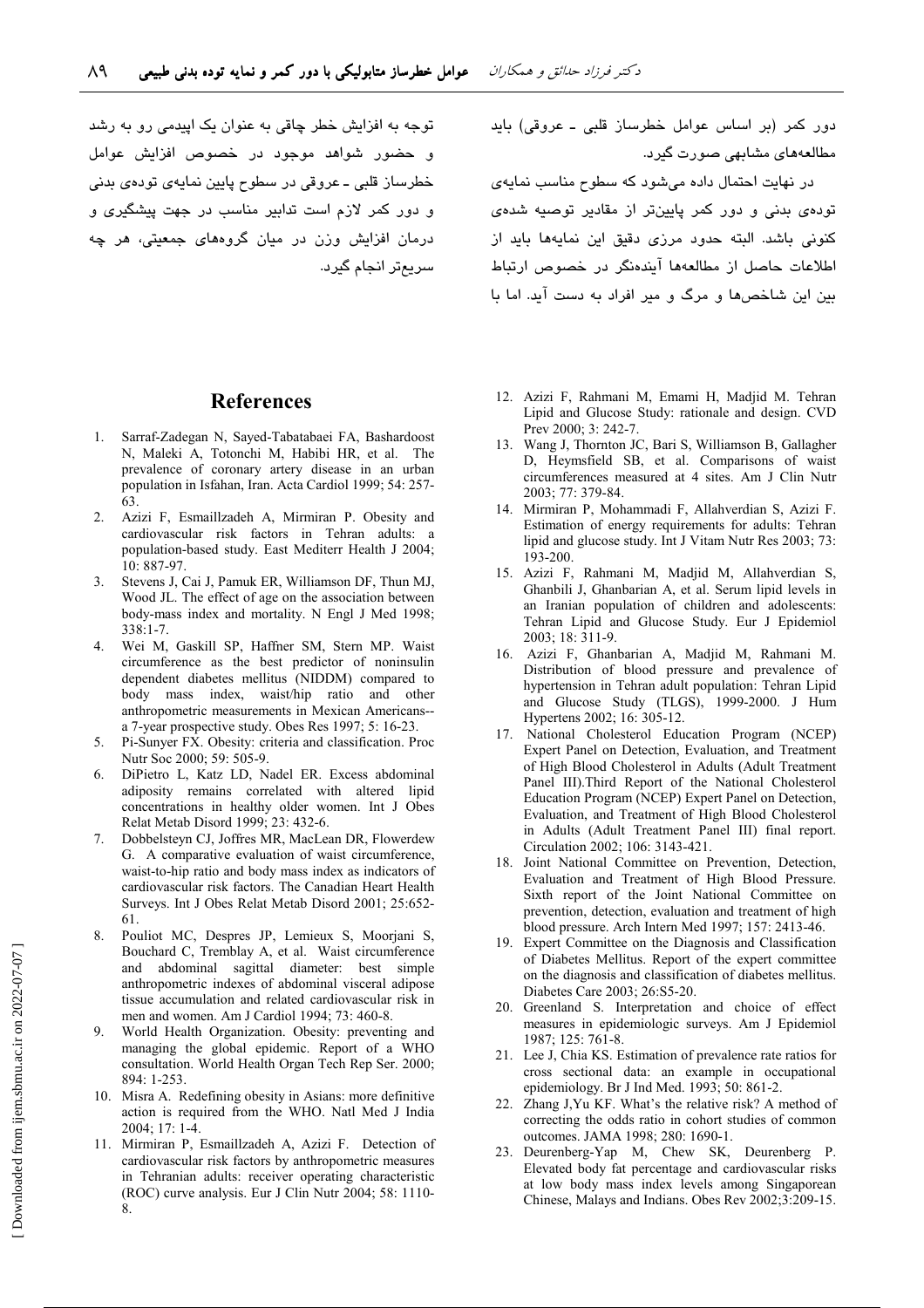- 24. Snehalatha C, Viswanathan V, Ramachandran A. Cutoff values for normal anthropometric variables in Asian Indian adults. Diabetes Care 2003; 26:1380-4.
- 25. Vikram NK, Pandey RM, Misra A, Sharma R, Devi JR, Khanna N. Non-obese (body mass index  $\leq$  25 kg/m2) Asian Indians with normal waist circumference have high cardiovascular risk. Nutrition 2003; 19: 503-9.
- 26. Ruderman NB, Schneider SH, Berchtold P. The "metabolically-obese," normal-weight individual. Am J Clin Nutr 1981; 34:1617-21.
- 27. Ito H, Nakasuga K, Ohshima A, Sakai Y, Maruyama T, Kaji Y, et al. Excess accumulation of body fat is related to dyslipidemia in normal-weight subjects. Int J Obes Relat Metab Disord 2004; 28: 242-7.
- 28. Tanaka S, Togashi K, Rankinen T, Perusse L, Leon AS, Rao DC, et al. Is adiposity at normal body weight relevant for cardiovascular disease risk? Int J Obes Relat Metab Disord 2002; 26: 176-83.
- 29. Pihl E, Jurimae T. Cardiovascular disease risk factors in males with normal body weight and high waist-tohip ratio. J Cardiovasc Risk 2001; 8: 299-305.
- 30. Goodpaster BH, Krishnaswami S, Harris TB, Katsiaras A, Kritchevsky SB, Simonsick EM, Nevitt M, Holvoet P, Newman AB. ty, regional body fat distribution, and the metabolic syndrome in older men and women. Arch Intern Med. 2005; 165: 777-83.
- 31. Dvorak RV, DeNino WF, Ades PA, Poehlman ET. Phenotypic characteristics associated with insulin

resistance in metabolically obese but normal-weight young women. Diabetes 1999; 48: 2210-4.

- 32. Chan JM, Rimm EB, Colditz GA, Stampfer MJ, Willett WC. Obesity, fat distribution, and weight gain as risk factors for clinical diabetes in men. Diabetes Care. 1994; 17: 961-9.
- 33. Willett WC, Manson JE, Stampfer MJ, Colditz GA, Rosner B, Speizer FE, et al. Weight, weight change, and coronary heart disease in women. Risk within the 'normal' weight range. JAMA 1995;  $273:461-5$ .
- 34. Manson JE, Willett WC, Stampfer MJ, Colditz GA, Hunter DJ, Hankinson SE, et al. N Engl J Med 1995; 333: 677-85.
- 35. Hsieh SD, Yoshinaga H, Muto T, Sakurai Y, Kosaka K. Health risks among Japanese men with moderate body mass index. Int J Obes Relat Metab Disord 2000; 24: 358-62
- 36. Gyllenborg J, Rasmussen SL, Borch-Johnsen K, Heitmann BL, Skakkebaek NE, Juul A. Cardiovascular risk factors in men: The role of gonadal steroids and sex hormone-binding globulin. Metabolism 2001; 50: 882-8
- 37. Criqui MH, Barrett-Connor E, Holdbrook MJ, Austin M, Turner JD. Clustering of cardiovascular disease risk factors. Prev Med 1980; 9: 525-33.